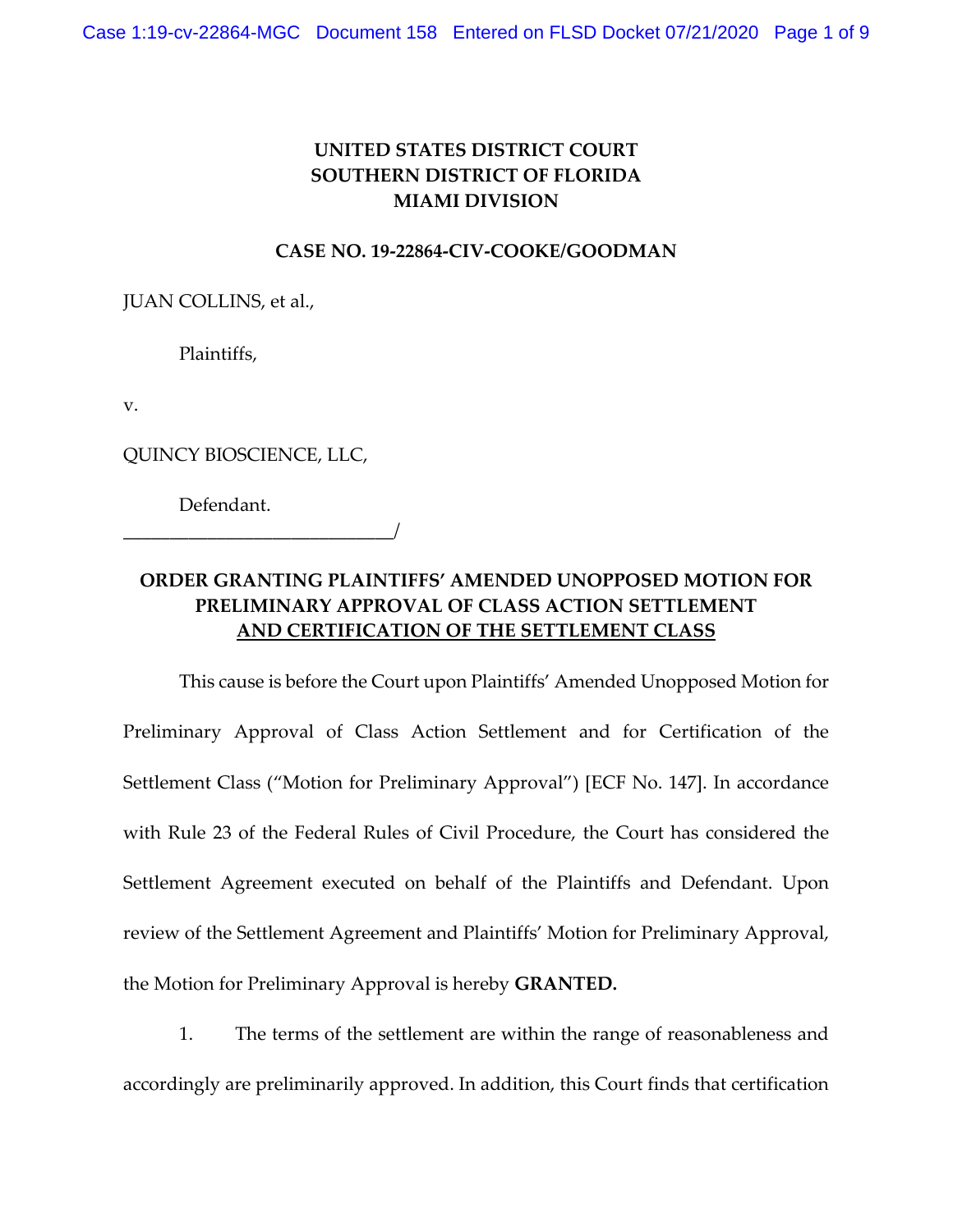of the Settlement Class satisfies the requirements of Federal Rule of Civil Procedure

23, and Plaintiffs fairly and adequately represent the interests of the Settlement Class.

The Motion for Preliminary Approval of Settlement is therefore **GRANTED**.

2. For the reasons set forth below, subject to final approval, this Court

hereby preliminarily certifies the following nationwide Settlement Class:

All individuals who purchased one or more Prevagen Products, as defined in section I.U. of the Settlement Agreement, from a Settling Defendant or from a reseller authorized by the Settling Defendants to Sell Prevagen Products, for personal consumption and not resale, within the United States, from January 1, 2007 through the date of Preliminary Approval. Excluded from the Class are: (i) individuals who are or were during the Class Period officers or directors of a Settling Defendant or any of its respective affiliates; (ii) any justice, judge, or magistrate judge of the United States or any State, their spouses, and persons within the third degree of relationship to either of them, or the spouses of such persons.

3. The Court hereby appoints Adam Moskowitz of The Moskowitz Law Firm, PLLC and John Scarola of Searcy Denney Scarola Barnhart & Shipley PA. as

Settlement Class Counsel or Co-Lead Counsel.

4. The Court finds that, for purposes of this settlement class, the class certification prerequisites set forth in Federal Rule of Civil Procedure 23(b)(3) and  $23(b)(2)$  — numerosity, commonality, typicality, and adequacy of representation have been met, that common issues predominate over any possible individual issues that could be raised, that Defendant has acted on grounds generally applicable to all Class Members, thereby making final injunctive relief concerning the class as a whole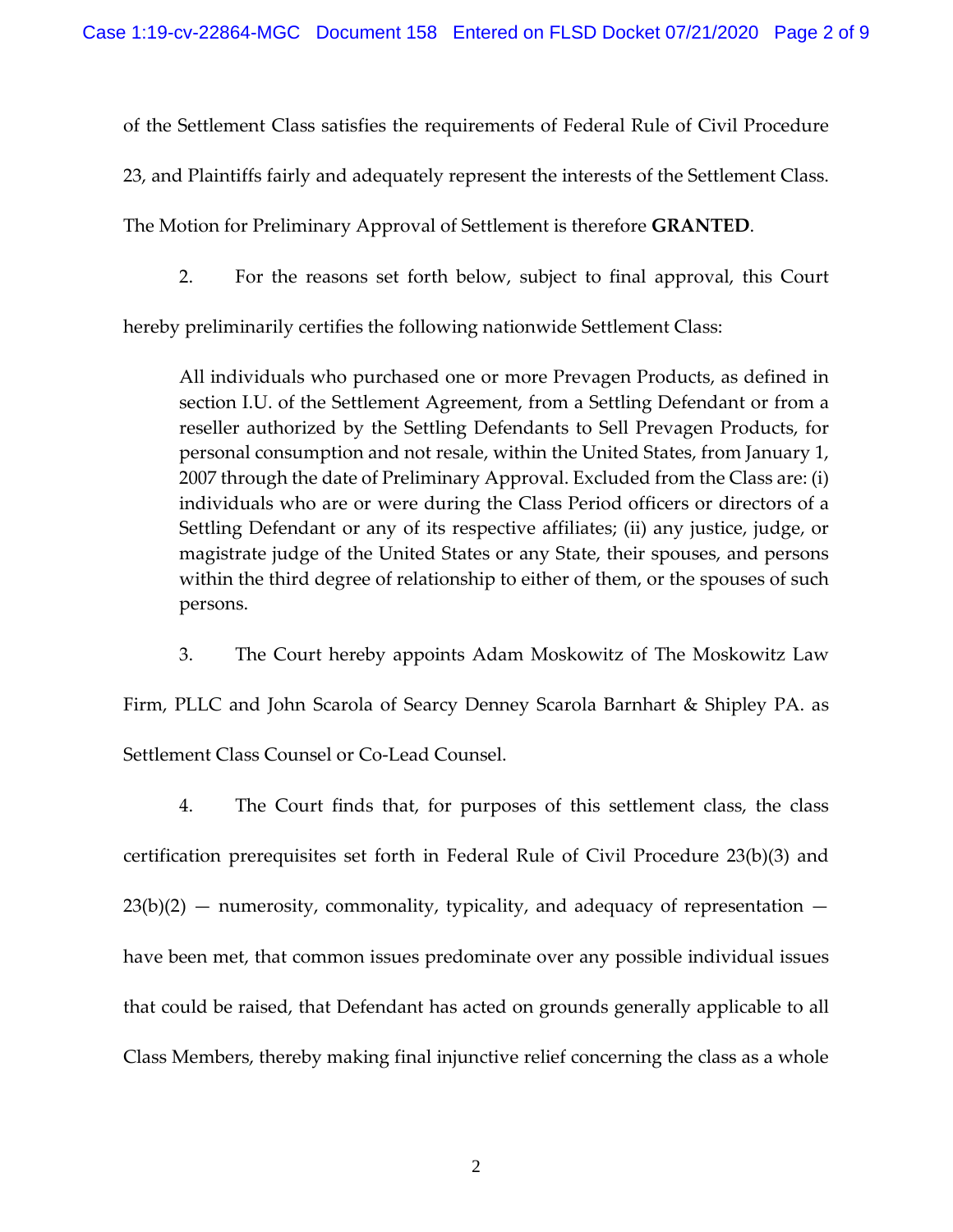appropriate, and that the class action is superior to other available methods for the fair and efficient adjudication of this controversy.

5. At the Final Approval Hearing, the Court will consider whether the terms of the Settlement Agreement are fair, reasonable, adequate, and in the best interests of the Settlement Class, and whether final orders and judgments in accordance with the terms of the Settlement Agreement should be entered. The definitions set forth in the Settlement Agreement are adopted by and used in this Order.

6. The Court preliminarily finds that the Settlement Agreement (1) was reached after arm's-length negotiations before a distinguished mediator, and after substantial factual and legal analyses by the parties; and (2) provides substantial benefits to all class members, especially in light of the risks associated with this litigation.

7. As provided in the Settlement Agreement, partial refunds shall be paid to Settlement Class Members.

8. The Court approves, as to form and content, the Notice submitted by the parties (Exhibits B and D to the Settlement Agreement) and finds that the procedures described therein meet the requirements of Rule 23 of the Federal Rules of Civil Procedure and due process, and provide the best notice practicable under the circumstances. The proposed Class Notice  $-$  (i) internet notice, (ii) establishment of a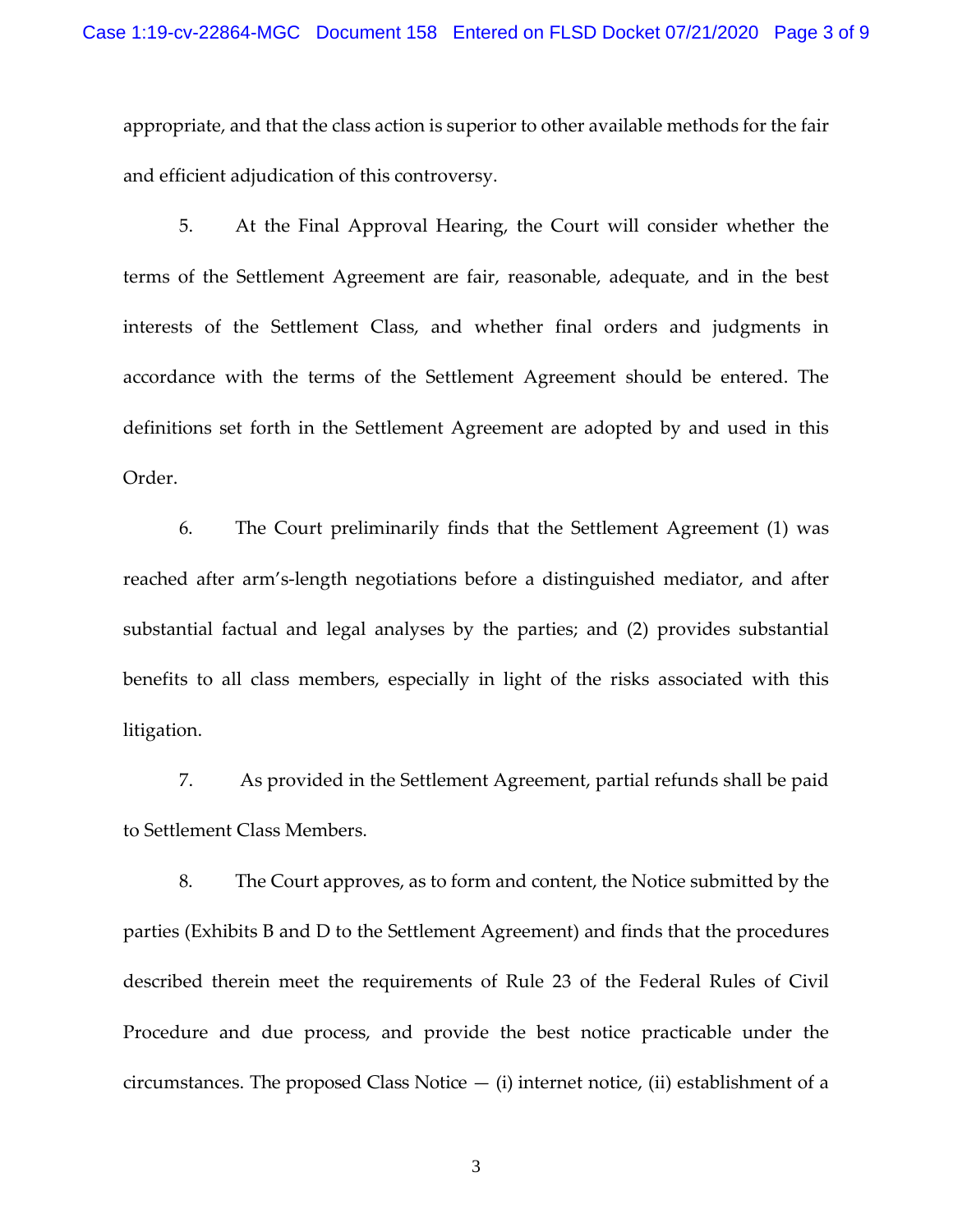settlement website, and (iii) direct mailing (along with a Claim Form) or emailing to currently available addresses that have been provided to Quincy through the Quincy's websites or via email or telephone by potential Prevagen consumers — is reasonably calculated to reach a substantial percentage, if not all, of the Class Members. Defendant shall commence to disseminate the Class Notice within forty-five days of the date this Order is entered.

9. The Claims Administrator shall take all necessary actions to implement the terms of the Settlement Agreement and facilitate the claims process described therein for the benefit of the Settlement Class Members.

10. To the extent it has not already occurred, Defendant shall also cause notice to be served in accordance with the Class Action Fairness Act. *See* 28 USC § 1715(b).

11. Defendant shall bear all costs related to the Notices and internet notice. Prior to the Final Approval Hearing, Defendant shall file proof, by affidavit, of the Notice and internet notice. Defendant shall also bear all costs to comply with the notice requirements of the Class Action Fairness Act of 2005, 28 U.S.C. §§ 1711-1715. Defendant shall bear all fees and costs of the Claims Administrator.

12. Class Members will have up to October 27, 2020 to opt out of the Settlement for purposes of damages claims only. To opt out, a Class Member must request to do so in writing and mail such request to the Claims Administrator at *Collins*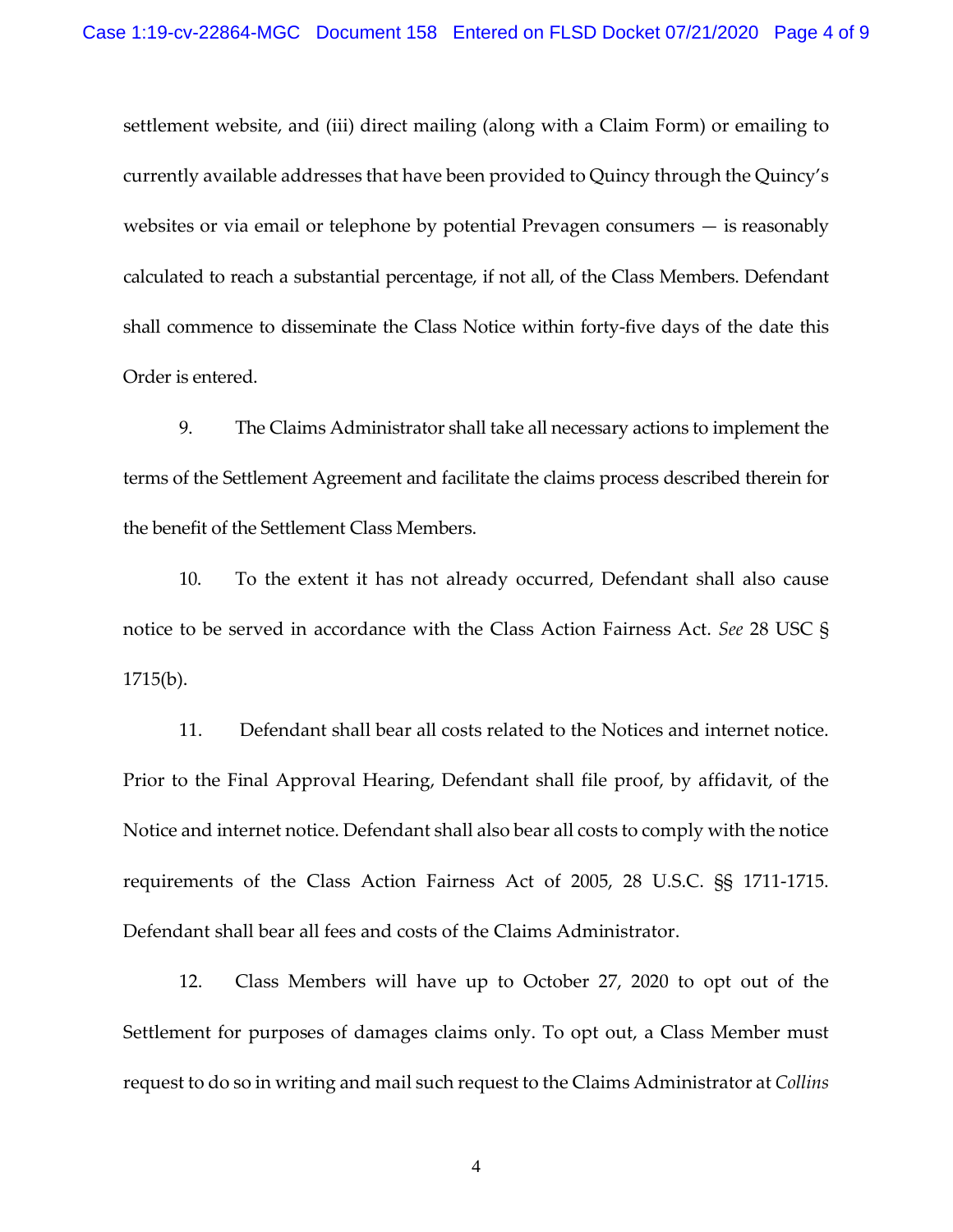*v. Quincy Bioscience* Administrator, P.O. Box 43192, Providence, RI 02940-3192. Any request to opt out *must* include the following information: (1) the name of the case; (2) the complete legal name of the Class Member who wishes to be excluded; (3) the mailing address of the Class Member; (4) a statement that the Class Member wishes to be excluded from the Settlement; and (5) the Class Member's (or authorized representative's) signature or, if the person (or authorized representative) is unable to sign, his/her/its legal representative or guardian's name and signature.

13. A Class Member who does not properly and timely exclude himself, herself, or itself from the Settlement Class will be bound by the Settlement Agreement and the Releases, as provided for therein, and by any judgments in this action.

14. To object to the Settlement, a Class Member must do so in writing no later than October 27, 2020. The objection *must* contain (1) the full name, mailing address, e-mail address, if any, and telephone number of the objecting Class Member; (2) documentation and/or attestation by sworn statement sufficient to establish the objector's membership in the Class; (3) a statement specifying all grounds for the objection, accompanied by any legal support for the objection; (4) copies of any other documents upon which the objection is based; and (5) the signature of the objecting Class Member.

15. Subject to approval of the Court, any objecting Settlement Class Member may appear, in person or by counsel, at the Final Approval Hearing held by the Court,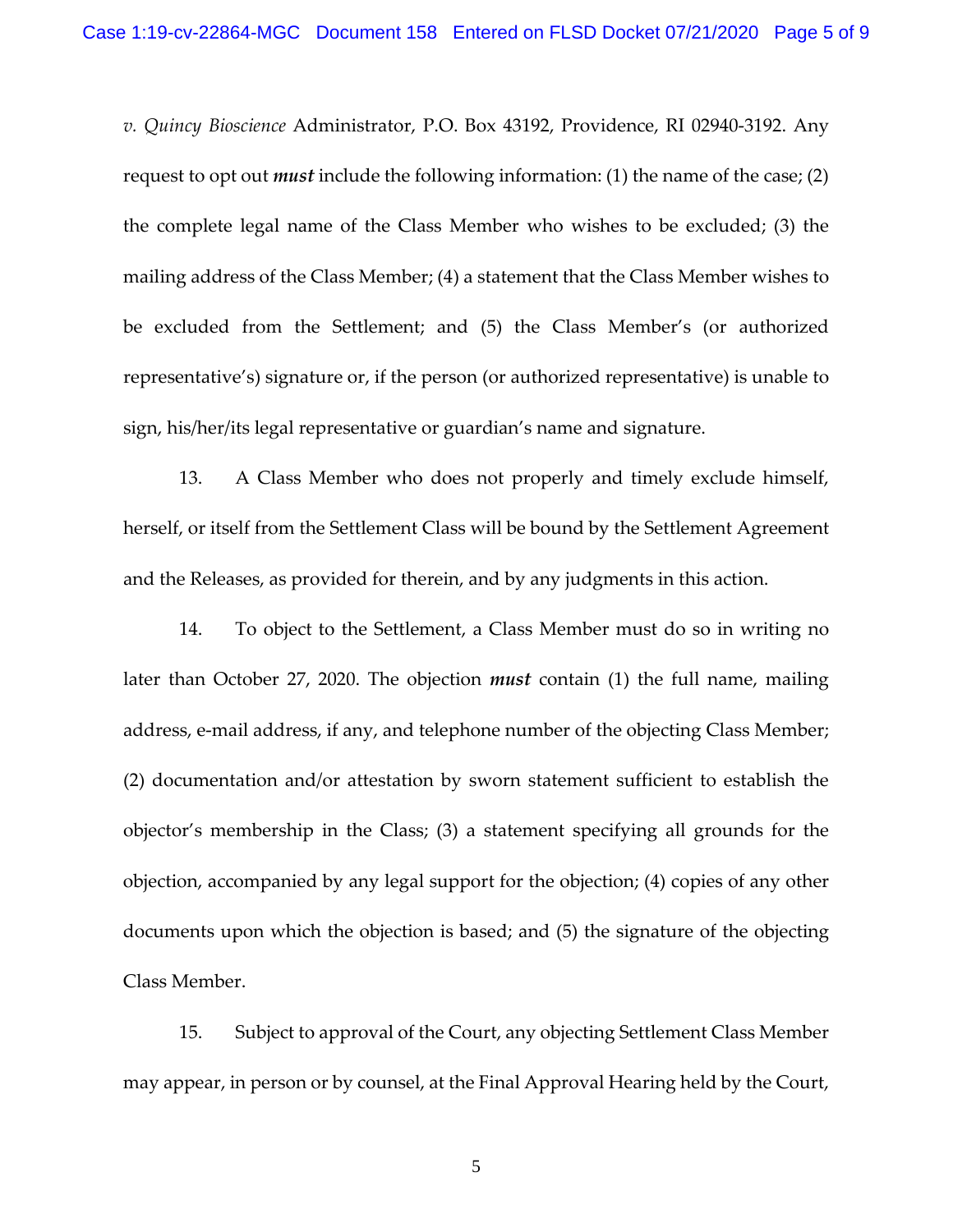to show cause why the proposed Settlement should not be approved as fair, adequate, and reasonable, or object to any petitions for attorneys' fees, Class Representative Award, and reimbursement of reasonable litigation costs and expenses. The objecting Class Member must file with the Clerk of the Court and serve upon Co-Lead Class Counsel and Defendant's Counsel (at the addresses listed below in paragraph 16), a notice of intention to appear at the Final Approval Hearing ("Notice of Intention to Appear") no later than October 27, 2020.

16. The Notice of Intention to Appear must include copies of any papers, exhibits, or other evidence that the objecting Class Member (or their counsel) will present to the Court in connection with the Final Approval Hearing. Any Class Member who does not provide a Notice of Intention to Appear in accordance with the deadlines and other specifications set forth in the Class Notice will not be allowed to speak or otherwise present any views at the Final Approval Hearing.

17. Any objection must be mailed to Co-Lead Class Counsel Adam Moskowitz, Esq., at The Moskowitz Law Firm, PLLC, 2 Alhambra Plaza, Suite 601, Coral Gables, FL 33134 and Defendant's Counsel Geoffrey W. Castello, Esq. at Kelley Drye & Warren LLP, One Jefferson Road, 2nd Floor, Parsippany, New Jersey 07054.

18. The objection must be postmarked by no later than October 27, 2020. Settlement Class Counsel shall be obliged to file all responses to objections with the Court on or before November 10, 2020.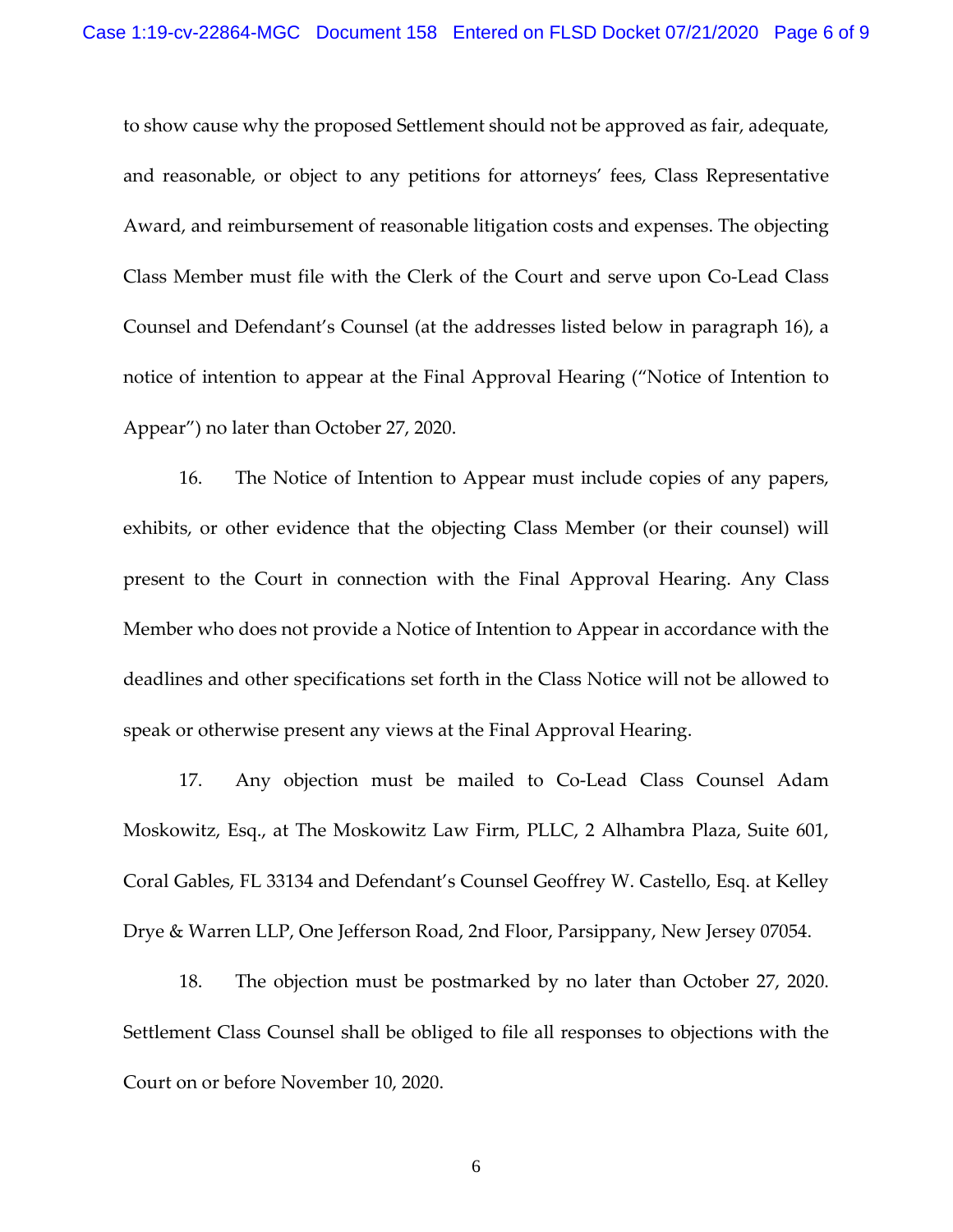19. Subject to the terms for objections set forth above and in the Settlement Agreement and Notice, a Settlement Class Member may appear at the Final Approval Hearing to show cause on the issue of whether any of the terms of the settlement should not be approved as fair, reasonable and adequate, or whether judgment should be entered upon them.

20. Any Settlement Class Member who does not make an objection in the manner provided herein shall be deemed to have waived such objection and shall forever be foreclosed from making any objection to the fairness, adequacy or reasonableness of the settlement.

21. Class Counsel shall file their Motion for Attorneys' Fees and Expenses no later than October 16, 2020.

22. The Final Approval Hearing will be held before this Court on November 17, 2020, at 10:30 am, at the James Lawrence King Federal Justice Building, 99 N.E. Fourth Street, Room 1168, Miami, Florida 33132 to consider the fairness, reasonableness and adequacy of the proposed settlement and to determine whether the settlement should be finally approved. The Final Approval Hearing will either be a traditional, in-Court hearing or a Zoom video hearing, depending on the status of the COVID-19 pandemic. The Court will issue specific instructions approximately three weeks before the final hearing regarding the manner in which the Final Approval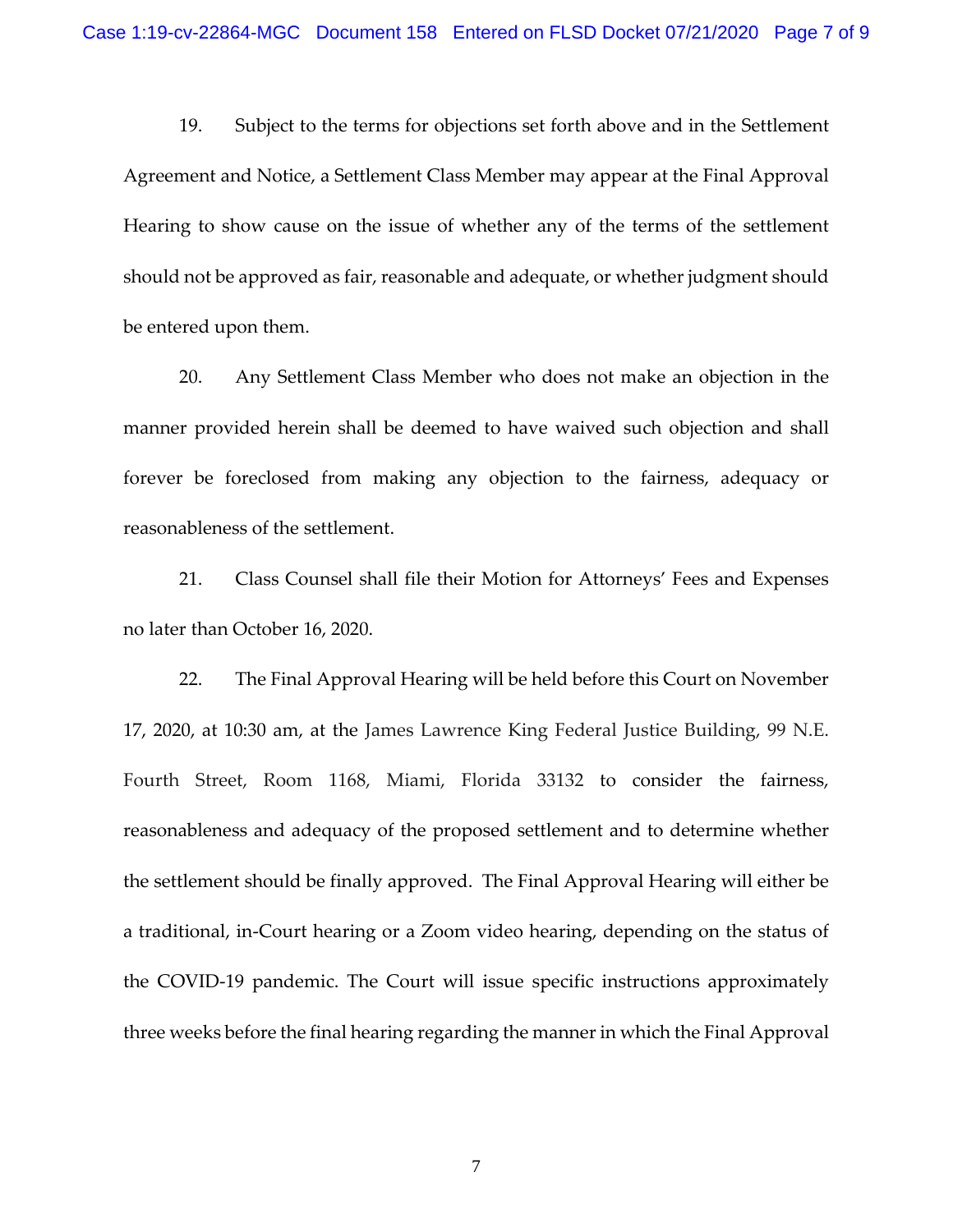Hearing will be conducted. The Parties are directed to update the Settlement Website with these specific instructions within 48 hours of the Court's issuance of same.

23. To preserve the *status quo* pending the Court's determination of whether to grant final approval of the settlement, it is hereby ordered under 28 U.S.C. § 1651 and Rule 23 of the Federal Rules of Civil Procedure that except as expressly provided in the Settlement Agreement, all Settlement Class Members are temporarily enjoined from commencing, continuing, or taking any action in any judicial proceeding in any state or federal court or any other judicial or arbitral forum against the Settling Defendants with respect to any claims that are subject to the Settlement Agreement, except that any individuals may move this Court at any time for an Order that they have opted out pursuant to the Settlement Agreement so that they can proceed on an individual basis with their own individual litigation. This injunction will terminate at the time the Court determines whether to grant final approval of the Settlement and, prior to that time, any request for relief from this injunction shall be made to this Court. The Court finds that issuance of this temporary injunction is necessary and appropriate in aid of its jurisdiction over the Action.